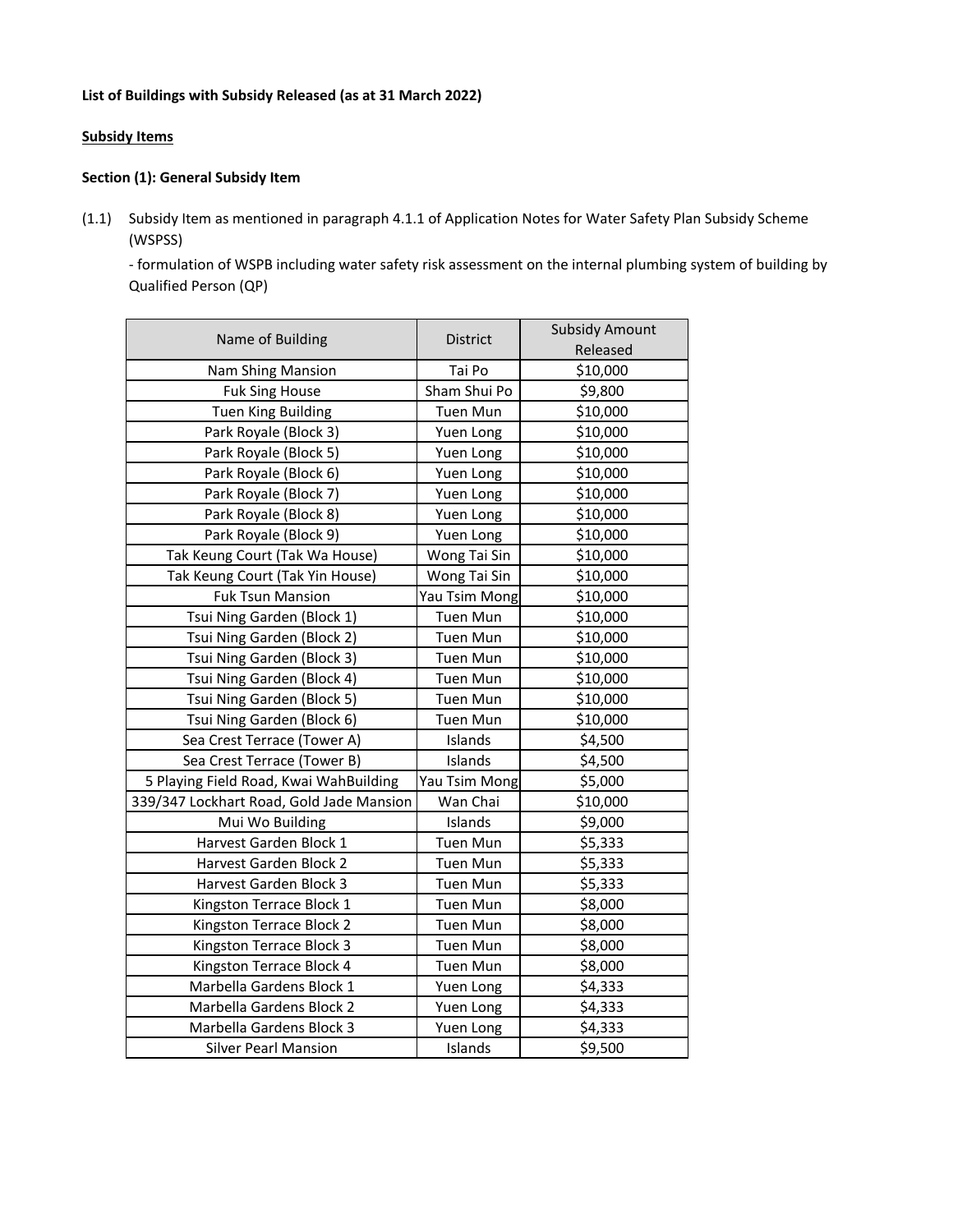| Name of Building              | <b>District</b>  | <b>Subsidy Amount</b> |
|-------------------------------|------------------|-----------------------|
|                               |                  | Released              |
| On Ning Garden Block 1        | Sai Kung         | \$3,500               |
| On Ning Garden Block 2        | Sai Kung         | \$3,500               |
| On Ning Garden Block 3        | Sai Kung         | \$3,500               |
| On Ning Garden Block 4        | Sai Kung         | \$3,500               |
| On Ning Garden Block 5        | Sai Kung         | \$3,500               |
| On Ning Garden Block 6        | Sai Kung         | \$3,500               |
| Lei On Court Block A          | <b>Kwun Tong</b> | \$4,000               |
| Lei On Court Block B          | <b>Kwun Tong</b> | \$4,000               |
| Lei On Court Block C          | <b>Kwun Tong</b> | \$4,000               |
| <b>Lucky Mansion</b>          | Yau Tsim Mong    | \$8,000               |
| Yuen Long Plaza - Residential | Yuen Long        | \$6,000               |
| Fu Wah Court                  | <b>Kwun Tong</b> | \$10,000              |
| Hiu Wah Building              | <b>Kwun Tong</b> | \$10,000              |
| Ming Nga Court Block A        | Tai Po           | \$5,000               |
| Ming Nga Court Block B        | Tai Po           | \$5,000               |
| Ming Nga Court Block C        | Tai Po           | \$5,000               |
| Wah Yuen Chuen Block 1        | Tsuen Wan        | \$8,000               |
| Wah Yuen Chuen Block 2        | Tsuen Wan        | \$8,000               |
| Wah Yuen Chuen Block 3        | Tsuen Wan        | \$8,000               |
| Wah Yuen Chuen Block 4        | Tsuen Wan        | \$8,000               |
| Wah Yuen Chuen Block 5        | Tsuen Wan        | \$8,000               |
| Kwai Lok Building             | Tsuen Wan        | \$9,500               |

(1.2) Subsidy Item as mentioned in paragraph 4.1.2 of Application Notes for WSPSS Implementation of WSPB (a) regular maintenance (including cleansing of the water tanks) for the internal plumbing system (b) specific checkings by QP

| Name of Building     | <b>District</b> | <b>Subsidy Amount</b> |
|----------------------|-----------------|-----------------------|
|                      |                 | Released              |
| Lei On Court Block A | Kwun Tong       | \$32,500              |
| Lei On Court Block B | Kwun Tong       | \$32,500              |
| Lei On Court Block C | Kwun Tong       | \$32,500              |

(1.3) Subsidy Item as mentioned in paragraph 4.1.3 of Application Notes for WSPSS Implementation of WSPB (a) audits of the implementation of WSPB and subsequent reviews of WSPB